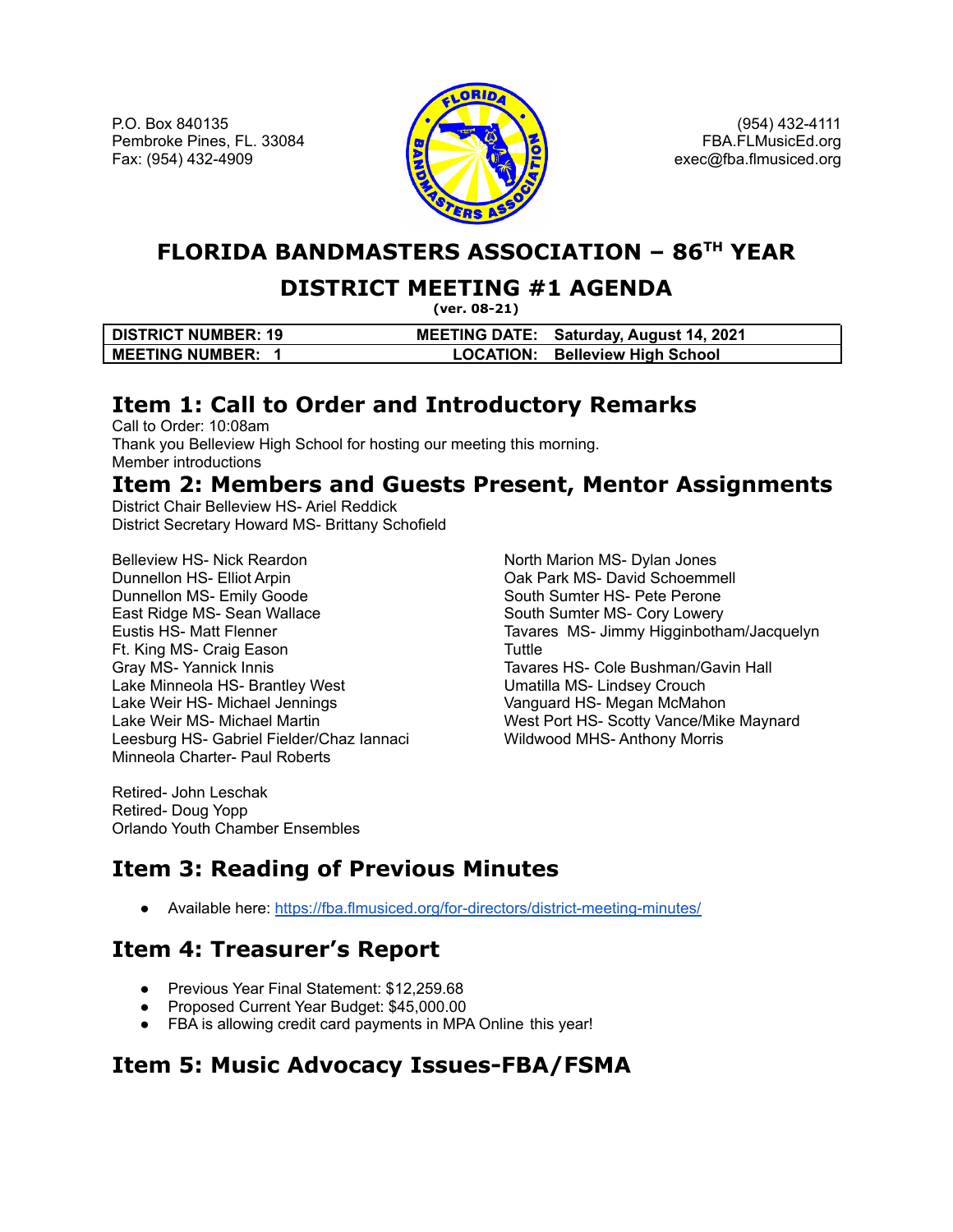## **Item 6: Announcements**

● FMEA Awards Nomination forms are in the Florida Music Director magazine.

## **Item 7: Communications/Distribution of Important Information**

- Sexual Misconduct, Molestation, and Harassment Policy (Yellow Highlights)
- Discussion: Why do we need this if our schools already have one? Do we have to do any kind of training? Add to the process- first contact the police.

## **Item 8: Unfinished Business**

- Any Executive Board proposals (in Summer Board Minutes)
- Rules, Policies, Procedure Changes (in FBA Handbook)

## **Item 9: Committee Reports**

- Mentoring Committee
- All-District Band Committee
	- o Concert Band Dates: January 20-22, 2022 (virtual auditions in November)
	- o Concert Band Site: South Lake High School
	- $\circ$  Jazz Band Dates: TBD (committee will propose new dates because of State conflict)
	- o Jazz Band Site: TBD

## **Item 10: New Business**

- **Membership Dues & Enrollment Forms**
	- $\circ$  Due September 1 earlier if you want uninterrupted FMEA/NAfME information and FMD magazine. **STUDENTS WILL NOT BE ALLOWED TO AUDITION FOR ALL-STATE IF THE BAND DIRECTOR IS NOT AN FBA MEMBER.**
	- o Send to FMEA or PAY DUES ONLINE AT [www.flmusiced.org](http://www.flmusiced.org) Check payable to FMEA and send to: 402 Office Plaza Dr., Tallahassee, FL 32309
	- o FSMA school dues payment (to FSMA by September 15)
- **Classification Forms**
	- o Due October 1 (in hand) to the District Chairperson (scanned and emailed is acceptable). Principal and director signature required
	- $\circ$  See new Classification Charts in FBA Handbook (Accommodations and Classifications for 2021-2022 School Year ONLY)
	- o Report the enrollment of your ENTIRE SCHOOL, not just your band program.
	- o Senior High: Report grades 9, 10, 11, 12 or 10, 11, 12 as appropriate
	- $\circ$  Junior High: Report Grades 7, 8, and 9 (unless you plan to not use any 7th graders in any phase of MPA, then only count 8th and 9th graders)
	- o Middles School: Report Grades 7 and 8 only
	- $\circ$  LATE FINE: \$50.00 for submitting this form late (payable to FBA) \$100.00 on the 8th calendar day after the deadline (submit to your District Chair - District Chair will forward to the Exec. Dir.)
	- o Form is generated through MPA Online.
- **Procedure to Request a Different Classification**
	- o New procedure for 2021-22 ONLY. See FBA Handbook (Accommodations and Classifications for 2021-2022 School Year ONLY)
	- o Due to the District Chairperson prior to the Third District Meeting.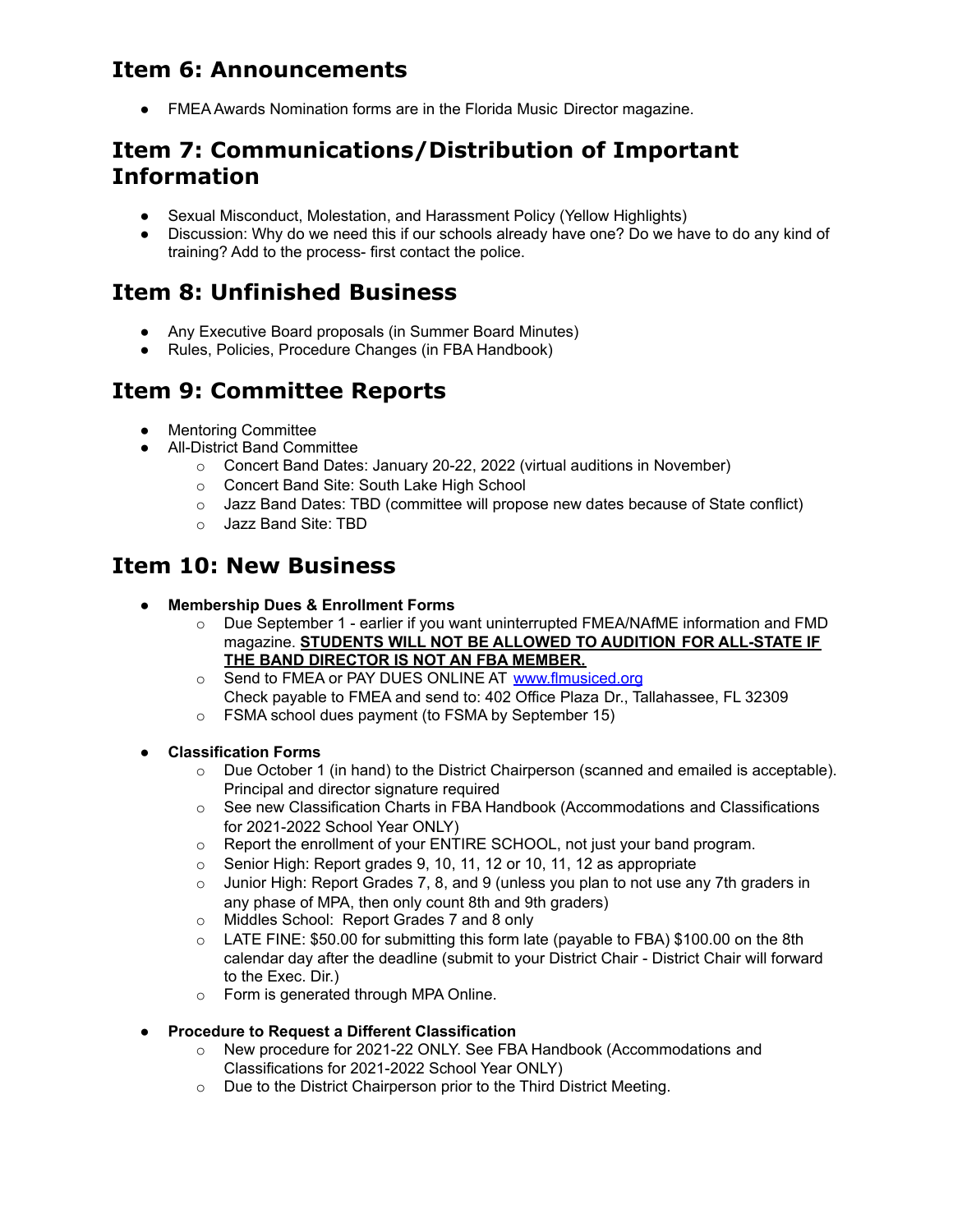- **All-State Auditions**
	- o Forms are generated through MPA Online
	- o Site: Belleview High School
	- o Date: Saturday, September 18, 2021
	- $\circ$  Deadline: 9/4/21 for MPA Online entries, 9/8/21 for payment/contracts/paperwork postmarked (scan/email is okay, but the District Chairperson needs the actual original hard copies of the student contracts by the audition date or they will not be able to participate).
	- o Fees: \$15/student
	- $\circ$  LATE FINE: \$50.00 for submitting forms late (payable to FBA) \$100.00 on the 8th calendar day after the deadline (submit to your District Chair – District Chairs will forward to the Exec. Dir.). The band director must be a member of FMEA/FBA by September 1 (or day of audition) for students to audition.
	- o Assign Monitors
	- o All-State Jazz Band Auditions (see requirements)
	- o Schedule for Auditions
	- o PLEASE SCREEN YOUR STUDENTS CAREFULLY!
- Discussion: What is the process for someone to audition that has covid or is quarantined due to contact tracing?
- Computer helpers: Megan McMahon, Lindsey Crouch, Cole Bushman, Gavin Hall, Brantley West, Jacquelyn Tuttle
- **High School Honor Band and 7/8th Grade Honor Band Nominations**
	- o Forms are generated through MPA Online.
	- o Completed forms and appropriate fees should be sent to the respective chairman whose name and address are on the form.
- **Marching MPA**
	- o Date: Saturday, November 6, 2021 (rain-out, if needed, is Saturday, November 13, 2021)
	- o Site: Leesburg High School
	- o Entry Form Due Date (to district chair): 10/6/21 (MPA Online), 10/9/21 (paperwork postmarked or scanned/emailed)
	- o LATE FINE: \$50.00 for submitting forms late (payable to FBA and submit to the district chair) \$100.00 on the 8th calendar day after the deadline.\*\*No assessment money collected at this time.
	- o *SCHOOLS MUST HAVE CURRENT CLASSIFICATION FORM ON FILE TO PARTICIPATE IN MARCHING MPA*
	- o Assistance needed from middle school/junior high directors
	- o Filming Video: Maggie Studios
	- o Photos Yes!
	- o Scheduling
		- Discussion:
			- Sean Wallace will organize the middle school Star Spangled Honor Band
			- Middle School directors be prepared to work a gate shift
			- Gate Motion: \$10 single entry, \$15 re-entry (wrist band). Middle school parents get wristband for free. Online sales: \$15 re-entry only. Gabriel Fielder/Scotty Vance - Passed
			- Marching MPA schedule motion: Two blocks each with their own awards ceremonies. Gabriel Fielder/Matt Flenner - Defeated
			- Motion: Two blocks, pick up sheets any time after performance, allow option to opt out of awards ceremony. All bands announced at ceremony. Matt Flenner/Cory Lowery - Passed
- **Awards Nominations**
	- o Oliver Hobbs Award: <https://fba.flmusiced.org/awards/oliver-hobbs-award/>
		- Nominated: Cassidy Gleaton First: Ariel Reddick, Second: Gabriel Fielder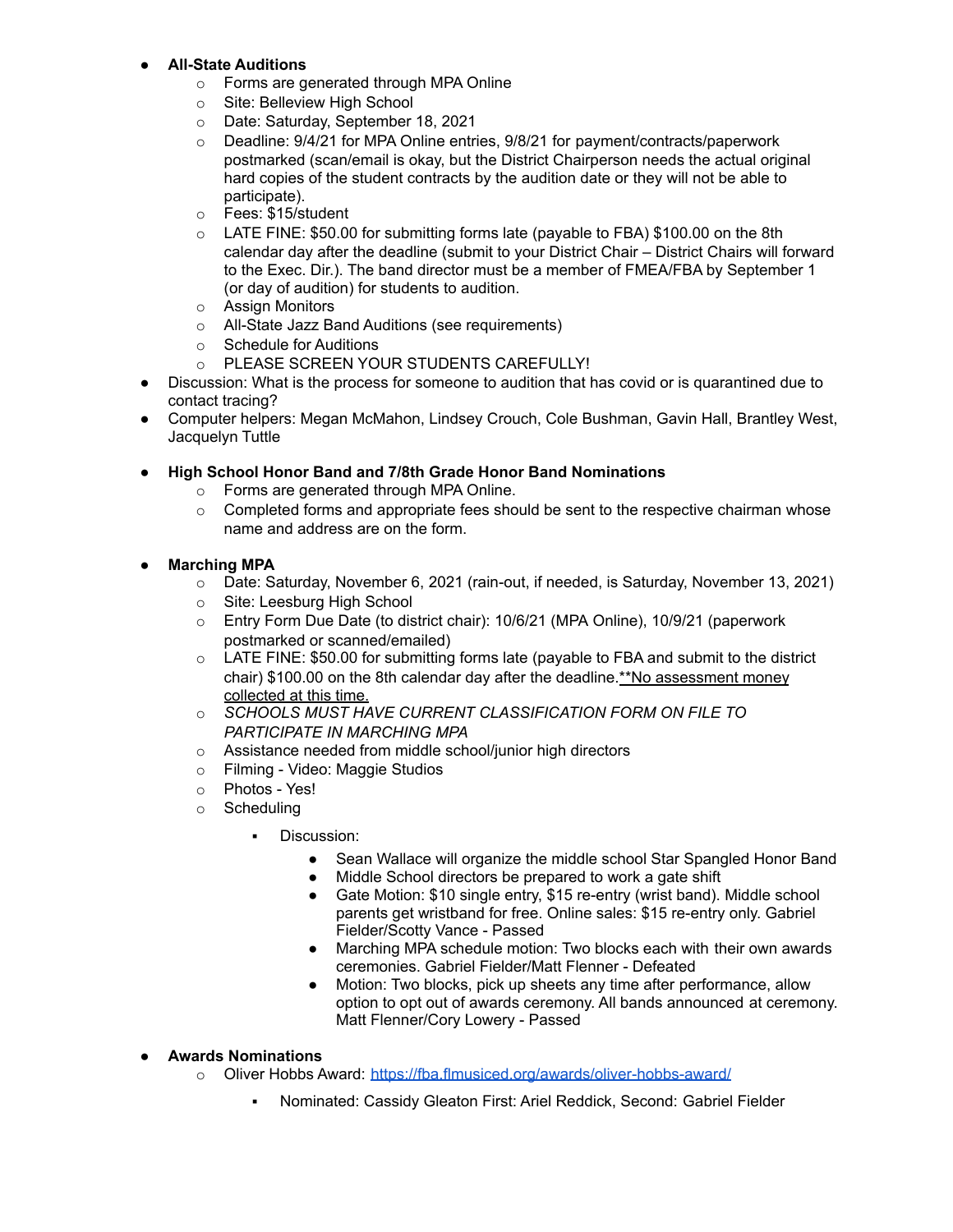#### **● Classification Discussion**

- Positive attributes
	- Matt Flenner: likes the established list of music and the use of sight reading books and rubrics
	- Elliott Arpin: likes that a standard is set and creates goals
	- Yannick Innis: likes the flexibility to reclassify, and rubrics help with creating curriculum
- Shortcomings
	- Gabriel Fielder: band class scheduling in schools. Local and environmental variables. We should evaluate the MPA system, not put a band aid on the classification system.
	- Cory Lowery: a lot of electives for students, AP courses, and AVID offered in schools causes the need for after school rehearsals. Standard is in the judges sheet, not the music level
	- Pete Perrone: band enrollment for high school does not have instrumentation for the grade level of music required to play.
	- Emily Goode: the process for reclassification is judgemental
	- Ariel Reddick- Concert MPA is based on classification while marching and jazz are not.
	- Doug Yopp: when judges see titles on their sheets, they are expecting to hear music played at high quality
- Fixes/tweaks/changes that keep the positives while addressing the shortcomings
	- Gabriel Fielder: if an ensemble is split to two class periods or block scheduling then they should automatically be able to lower classification. Explore the use of automatic bumps. If reclassifying is used three years in a row, then the band is automatically bumped back up.
	- Scotty Vance: make reclassifying down more available. Make the process easier
	- Gabriel Fielder: Having MPA holds directors accountable to a higher level
- Town Hall Meetings: Wednesday, September 15, 2021 and Monday, October 18, 2021
- $\circ$  The "task force" will make a preliminary report at the December Board meeting.
- $\circ$  There will be a session at the FMEA Conference on the classification system updates
- We will discuss the task force's reports and recommendations at our third district meeting.
- The Board will then take action in their May meeting.

### **Item 11: District MPA Dates and Sites**

Paperwork due dates are on MPAonline

- **● Jazz MPA**
	- o Dates: February 9-10, 2022
	- o Location: Mount Dora High School

#### **● Solo & Ensemble #1/Auxiliary MPA**

- o Dates: February 18-19, 2022
- o Location: Tavares High School
- **o Concert MPA #1**
- o Dates: March 3-5, 2022
- o Location: West Port High School
- **● Concert MPA #2**
	- o Dates: March 25-26, 2022
	- o Location: ???
- **● Solo & Ensemble #2**
	- o Dates: April 8-9, 2022
	- o Location: Belleview High School